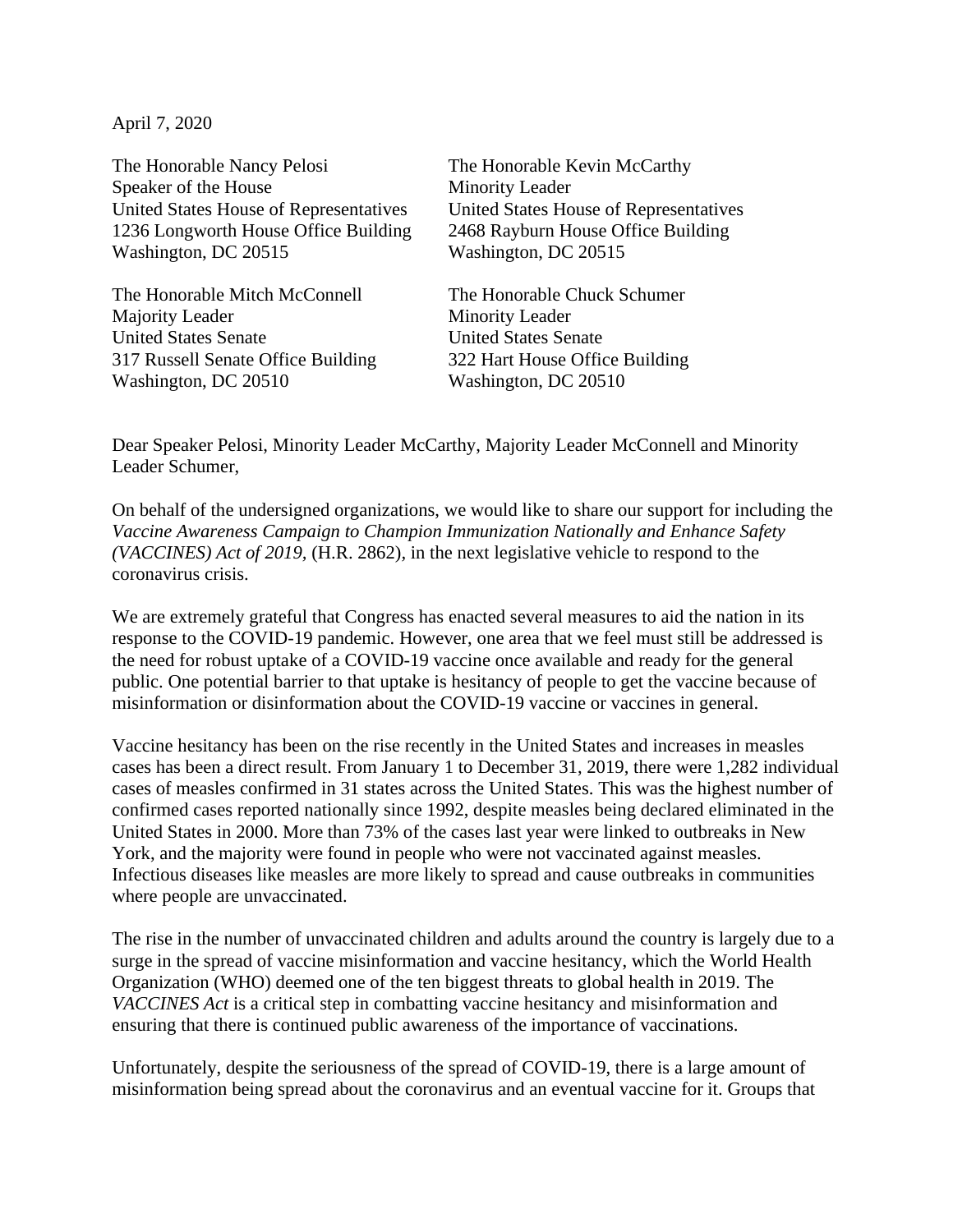oppose vaccination requirements have bombarded social media with posts that downplay the risks of COVID-19, promote discredited conspiracy theories about the virus, and criticize efforts to control the spread of the virus.

As medical, public health, patient and education organizations, we strongly supported the goals of the *VACCINES Act* prior to the current coronavirus outbreak—and the current pandemic makes this bill especially crucial. This legislation seeks to support research to better understand vaccine hesitancy, spread public awareness of the importance of vaccinations, and increase vaccination rates across the lifespan. Due to the spread of the COVID-19 virus, this legislation is needed now more than ever to help ensure fewer Americans are receptive to misinformation about the virus and any potential vaccine.

The bill authorizes the development of a national vaccination rate surveillance system at the Centers for Disease Control and Prevention (CDC) and allows data collected to be used to identify communities with low vaccination utilization or where vaccine misinformation may be targeted. It also authorizes research grants to better understand vaccine hesitancy, attitudes towards vaccines, and develop strategies to address nonadherence to the recommended use of vaccines.

Additionally, the bill authorizes an evidence-based public awareness campaign on the importance of vaccinations that would aim to increase vaccination rates and can be targeted at communities that have particularly low vaccination levels. This public awareness campaign could be particularly useful to encourage people to get a COVID-19 vaccine once it becomes available. Grants authorized in the legislation may be awarded to State, local, and tribal health departments to engage communities with lower than average vaccination rates, better understand challenges to increasing vaccination rates in these communities and develop community partnerships to deliver evidence-based interventions to raise vaccination rates. In order to successfully prevent future outbreaks, these grants must be robustly funded to effectively engage communities with lower vaccination rates.

We appreciate your previous response to the COVID-19 crisis. Because of your commitment to ensuring high vaccination rates, we respectfully urge you to include the *VACCINES Act* as part of the next legislative response to the coronavirus outbreak. We look forward to working with you to stop the spread of the COVID-19 virus, improve the vaccination rate across the lifespan, and prevent future outbreaks of vaccine-preventable diseases.

Sincerely,

## National Organizations

Academic Pediatric Association AIDS Alliance for Women, Infants, Children, Youth & Families American Academy of Pediatrics American Association of Immunologists American Association of Pediatric Ophthalmology and Strabismus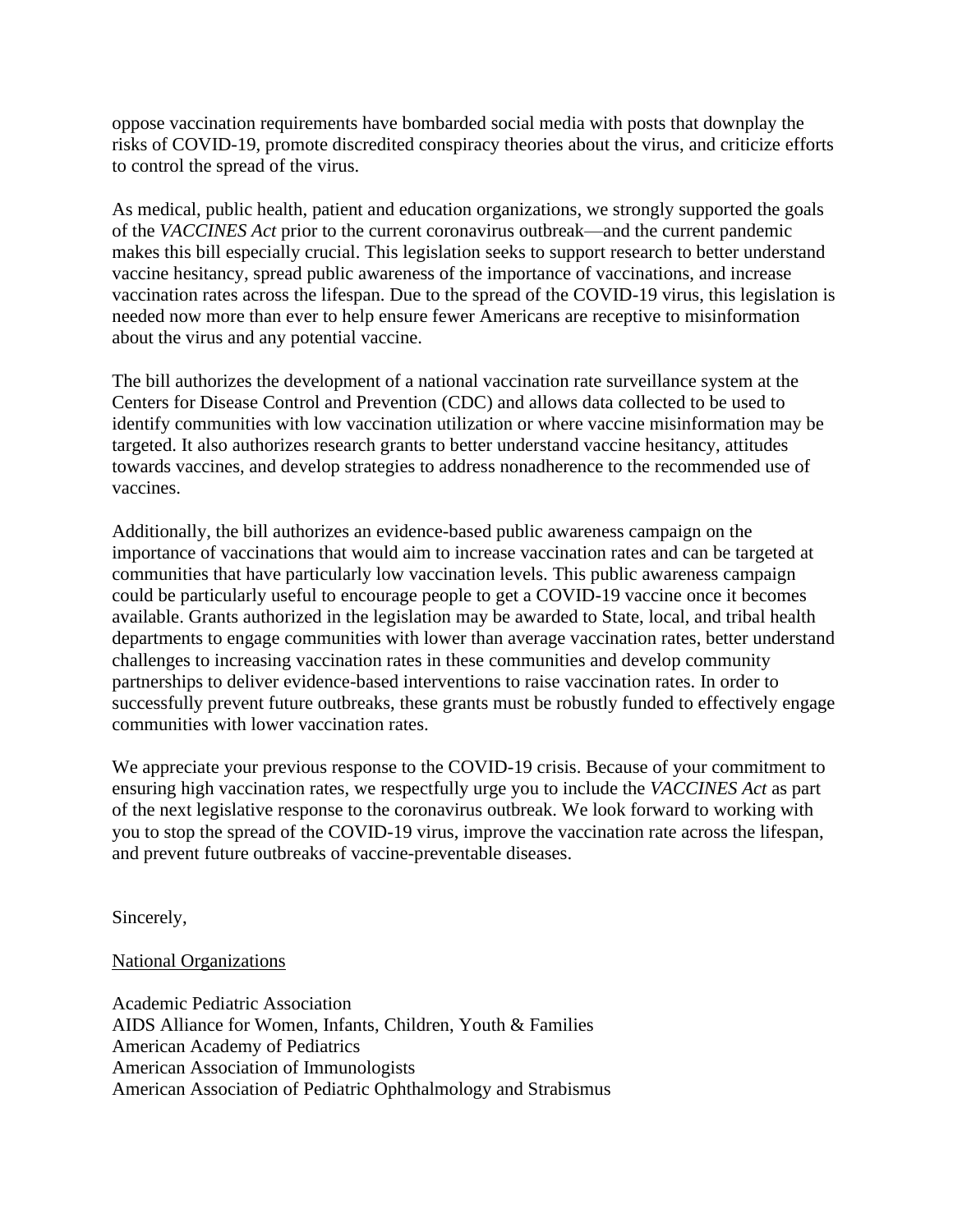American Association of Public Health Dentistry American Association on Health and Disability American College of Obstetricians and Gynecologists American College of Osteopathic Pediatricians American College of Physicians American Group Psychotherapy Association American Medical Student Association American Nurses Association American Pediatric Society American Pediatric Surgical Association American Pharmacists Association American Physical Therapy Association American Public Health Association American Public Health Laboratories Association of Asian Pacific Community Health Organizations Association of Immunization Managers (AIM) Association of Maternal & Child Health Programs Association of Medical School Pediatric Department Chairs Association of Schools and Programs of Public Health Autistic Self Advocacy Network Autism Science Foundation Bridge the Gap – SYNGAP Education and Research Foundation Cervivor, Inc. Childhood Arthritis & Rheumatology Research Alliance (CARRA) Children and Adults with Attention-Deficit/Hyperactivity Disorder (CHADD) Children's Defense Fund Children's Hospital Association Council of Pediatric Subspecialties Families Fighting Flu First Candle First Focus Campaign for Children Global Healthy Living Foundation Hep B United Hepatitis B Foundation Immunization Action Coalition Kimberly Coffey Foundation Lupus and Allied Diseases Association, Inc. Mended Little Hearts National Association for Children's Behavioral Health National Association of Pediatric Nurse Practitioners National Association of School Nurses National Birth Defects Prevention Network National Coalition for Infant Health National Consumers League National Foundation for Infectious Diseases National Meningitis Association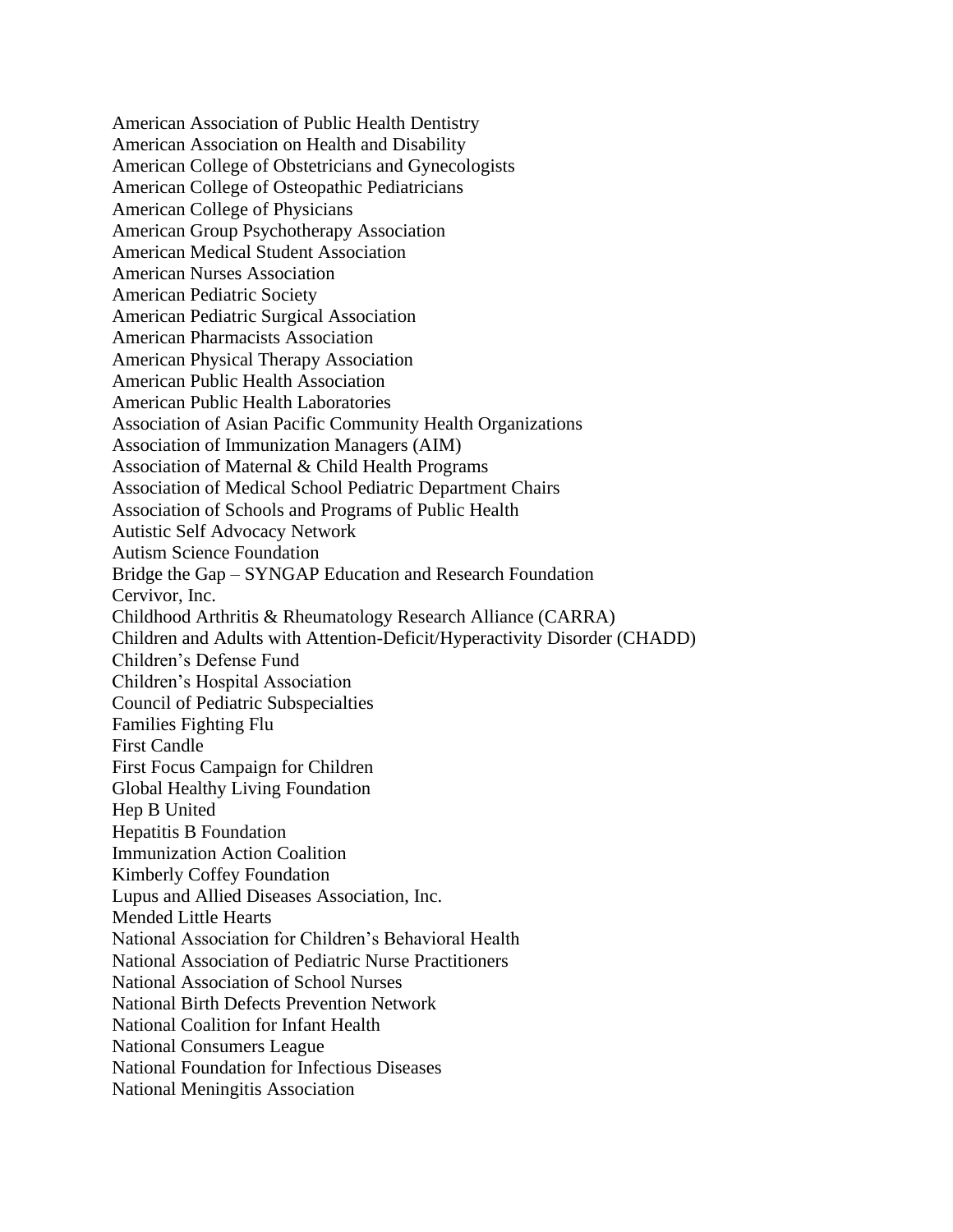North American Society for Pediatric and Adolescent Gynecology Organization of Teratology Information Specialists Pediatric Endocrine Society Pediatric Policy Council Pediatric Pulmonology Training Directors Association **PKIDS** PreemieWorld, LLC RetireSafe RetireSafe Foundation School-Based Health Alliance Society for Adolescent Health and Medicine Society for Birth Defects Research and Prevention Society for Developmental and Behavioral Pediatrics Society for Maternal-Fetal Medicine Society for Pediatric Research Society for Public Health Education Society of Critical Care Medicine The Andrew McDonough B+ Foundation The Children's Agenda The Franny Strong Foundation The Immunization Partnership The Jewish Federations of North America Trust for America's Health Unity Consortium Vaccine Ambassadors Vaccinate Your Family

State and Local Organizations

Alabama Chapter, American Academy of Pediatrics Alana's Foundation (Michigan) Alliance for Immunizations in Michigan American Academy of Pediatrics, California District IX Arizona Chapter, American Academy of Pediatrics Arizona Chapter, National Association of Pediatric Nurse Practitioners Arkansas Chapter, American Academy of Pediatrics Arkansas Immunization Action Coalition California Chapter 1, American Academy of Pediatrics California Chapter 2, American Academy of Pediatrics California Chapter 3, American Academy of Pediatrics California Chapter 4, American Academy of Pediatrics California Children's Hospital Association California Immunization Coalition California Los Angeles Chapter, National Association of Pediatric Nurse Practitioners California Orange County Chapter, National Association of Pediatric Nurse Practitioners California San Francisco Bay Area Chapter, National Association of Pediatric Nurse Practitioners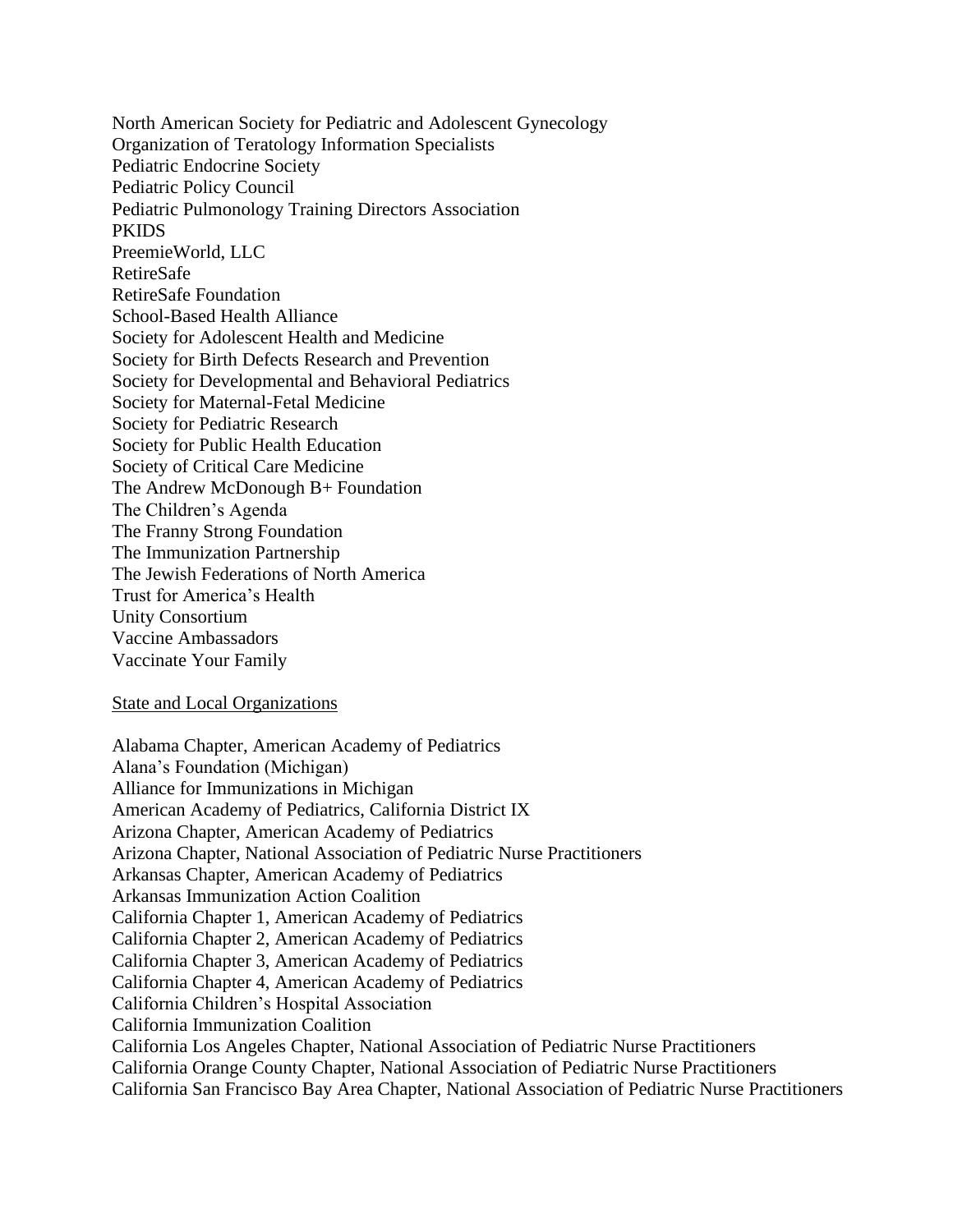Children's Defense Fund – Texas Children's Wisconsin Coalition of Texans with Disabilities Colorado Chapter, American Academy of Pediatrics Community Action Agency of Somerville, Inc. Community Health Choice (Texas) Florida Chapter, American Academy of Pediatrics Florida Chapter, National Association of Pediatric Nurse Practitioners Florida PITCH – Partners Immunizing Toward Community Health Georgia Chapter, American Academy of Pediatrics Georgia Chapter, National Association of Pediatric Nurse Practitioners Greater New York Chapter, National Association of Pediatric Nurse Practitioners Hawaii Chapter, American Academy of Pediatrics Hawaii Health and Harm Reduction Center Hawaii Immunization Coalition Hep Free Hawaii Idaho Immunization Coalition Immunization Collaboration of Tarrant County Immunization Task Force of Metro Omaha Immunize Colorado Immunize Kansas Coalition Immunize Nevada Immunize Ohio Immunize Tennessee Indiana Chapter, American Academy of Pediatrics Indiana Immunization Coalition Iowa Association of Nurse Practitioners Iowa Chapter, American Academy of Pediatrics Kansas Chapter, American Academy of Pediatrics Langlade County Immunization Coalition (Wisconsin) Louisiana Chapter, American Academy of Pediatrics Louisiana Vaccine Alliance Maine Chapter, American Academy of Pediatrics Maryland Chapter, American Academy of Pediatrics Maryland Chesapeake Chapter, National Association of Pediatric Nurse Practitioners Massachusetts Chapter, American Academy of Pediatrics Massachusetts Chapter, National Association of Pediatric Nurse Practitioners Michigan Academy of Family Physicians Michigan Allergy & Asthma Society Michigan Association for Local Public Health Michigan Association of Health Plans Michigan Association of Osteopathic Family Physicians Michigan Association of School Nurses Michigan Chapter, American Academy of Pediatrics Michigan Council for Maternal and Child Health Michigan Council of Nurse Practitioners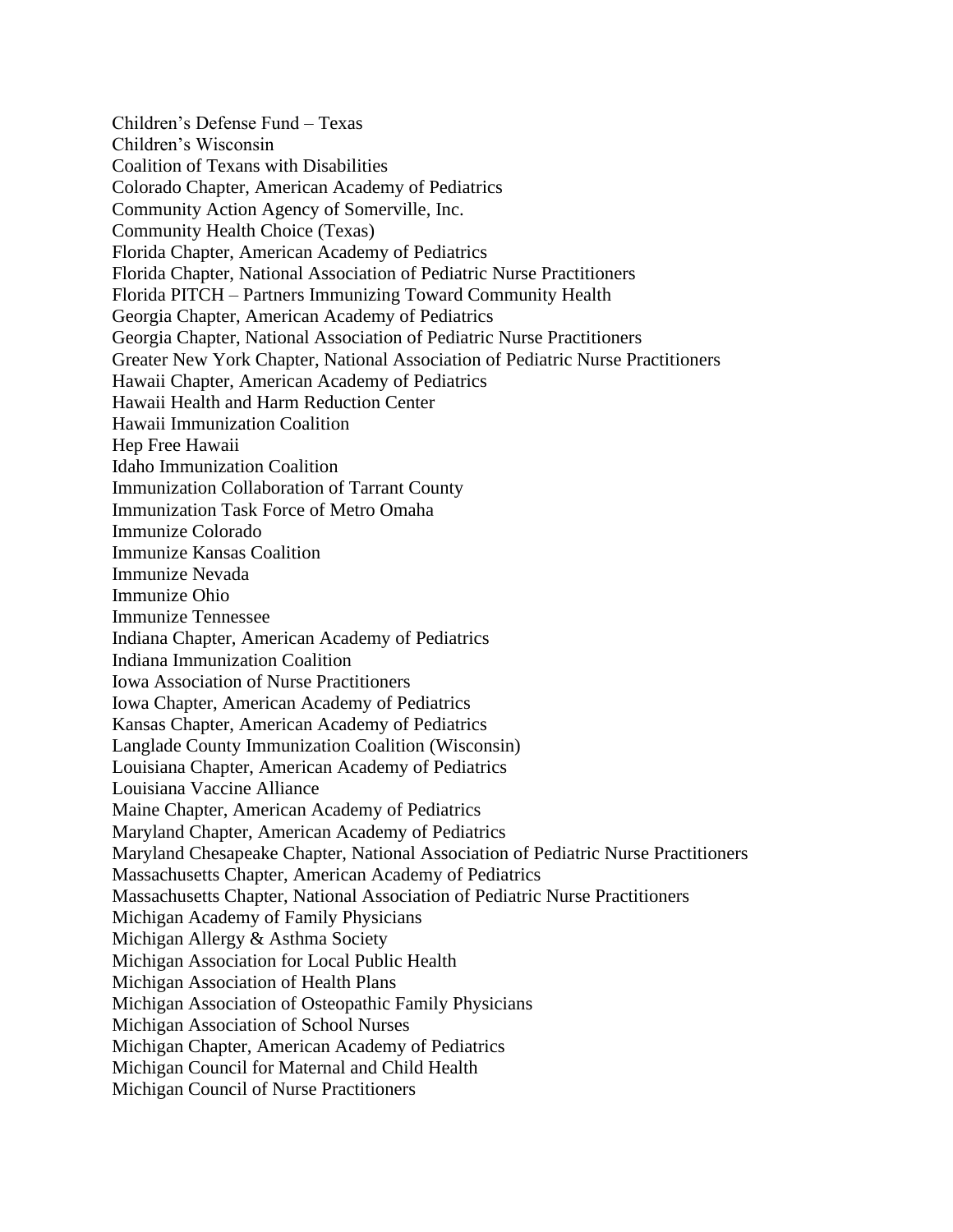Michigan Osteopathic Association Michigan Pharmacists Association Michigan State Medical Society Michigan State Medical Society Alliance Minnesota Chapter, American Academy of Pediatrics Minnesota Chapter, National Association of Pediatric Nurse Practitioners Mississippi Center for Justice Missouri Chapter, American Academy of Pediatrics Montana Chapter, American Academy of Pediatrics Nevada Academy of Family Physicians Nevada Public Health Association Nevada Chapter, American Academy of Pediatrics Nevada State Medical Association New Jersey Chapter, American Academy of Pediatrics New York State Chapter 1, American Academy of Pediatrics New York State Chapter 2, American Academy of Pediatrics New York State Chapter 3, American Academy of Pediatrics North Carolina Chapter, National Association of Pediatric Nurse Practitioners North Carolina Immunization Coalition North Carolina Pediatric Society North Dakota Chapter, American Academy of Pediatrics Northern Michigan Vaccine Preventable Disease Task Force Ohio Chapter, American Academy of Pediatrics Oklahoma Alliance for Healthy Families Oklahoma Caring Foundation Oklahoma Chapter, American Academy of Pediatrics Oklahoma Chapter, National Association of Pediatric Nurse Practitioners Oregon Pediatric Society Pennsylvania Delaware Valley Chapter, National Association of Pediatric Nurse Practitioners Pennsylvania Three Rivers Chapter, National Association of Pediatric Nurse Practitioners Pennsylvania Immunization Coalition San Francisco Immunization Coalition San Joaquin Valley Chapter, National Association of Pediatric Nurse Practitioners Sioux Falls Area Immunization Coalition South Carolina Chapter, National Association of Pediatric Nurse Practitioners South Carolina Parents for Vaccines South Texas Alamo Chapter, National Association of Pediatric Nurse Practitioners Team Maureen (Massachusetts) Texas Association of Community Health Plans Texas Chapter, National Association of Social Workers The Emily Stillman Foundation (Michigan) Tulsa Area Immunization Coalition Utah Chapter, American academy of Pediatrics Utah Chapter, National Association of Pediatric Nurse Practitioners Vaccinate California Vermont Chapter, American Academy of Pediatrics